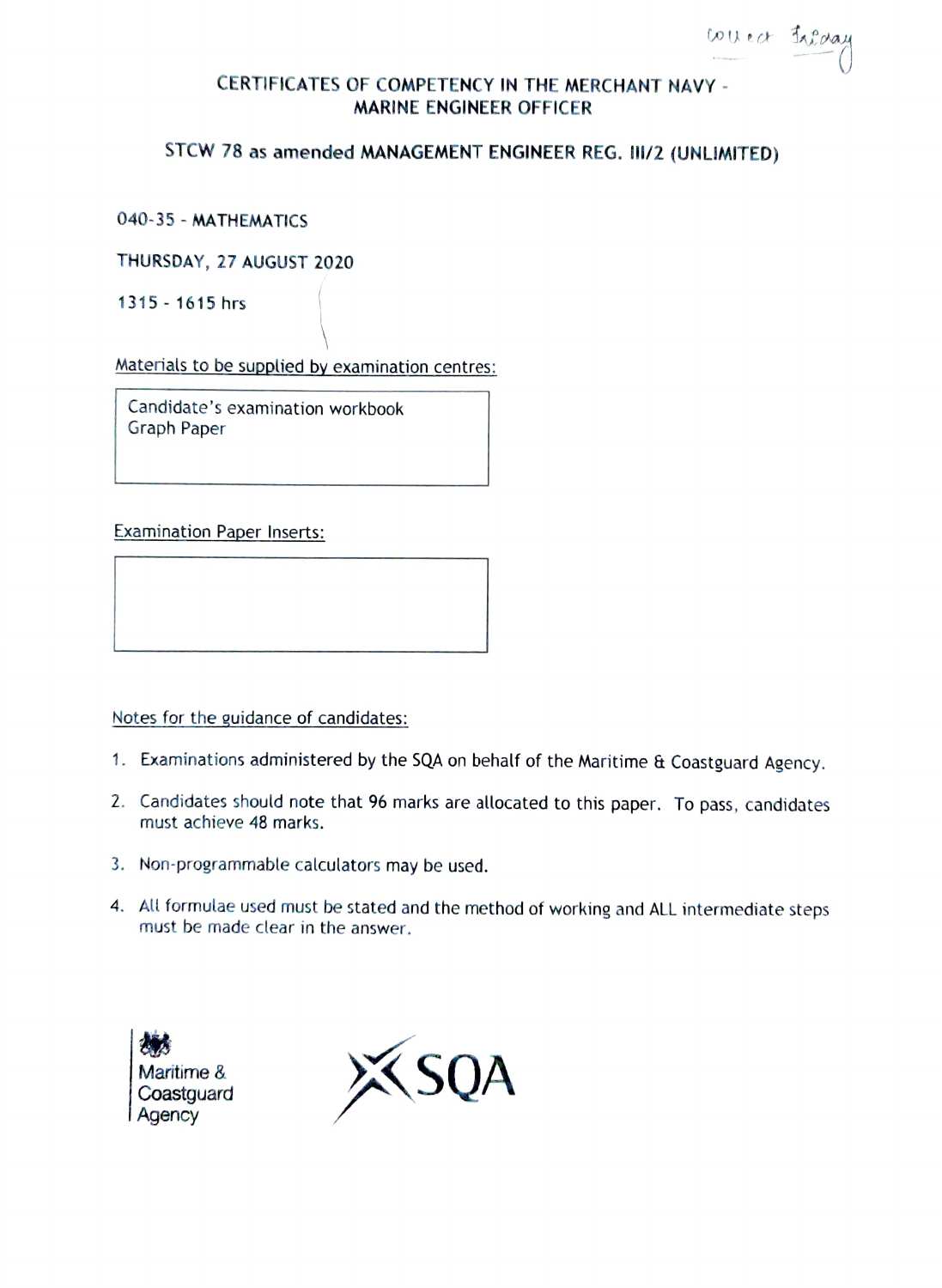#### MATHEMATICS

Attempt SIX questions only

All questions carry equal marks

#### Marks for each part question are shown in brackets

#### Marks will not be awarded unless relevant working is CLEARLY shown

1. (a) Given  $Z = x + jy$ , where x and y are real, solve the following complex equation for:

$$
x \text{ and } y: \qquad \frac{2Z}{1+j} - \frac{Z}{2-j} = 9 + j3 \tag{8}
$$

(b) Solve the following complex equation for r and  $\theta$ , where r and  $\theta$  are real numbers:

$$
r\angle\theta^{\circ} = (2\angle 40^{\circ} \times 4\angle 30^{\circ}) + \frac{10\angle 65^{\circ}}{5\angle 20^{\circ}}
$$
\n(8)

2. (a) Three currents  $i_1$ ,  $i_2$  and  $i_3$  in an electrical network are given by the following equations:

$$
i_1 + 2i_2 - 5i_3 = -6.53
$$
  

$$
2i_1 + 3i_2 - i_3 = -0.55
$$
  

$$
-3i_1 + i_2 + 4i_3 = 7.42
$$

Solve the system for  $i_1$ ,  $i_2$  and  $i_3$  (10)

(b) Express the following function of x as a single algebraic fraction in its simplest form:

$$
\frac{3}{x-1} - \frac{2}{x+2} - \frac{6}{x^2 + x - 2} \tag{6}
$$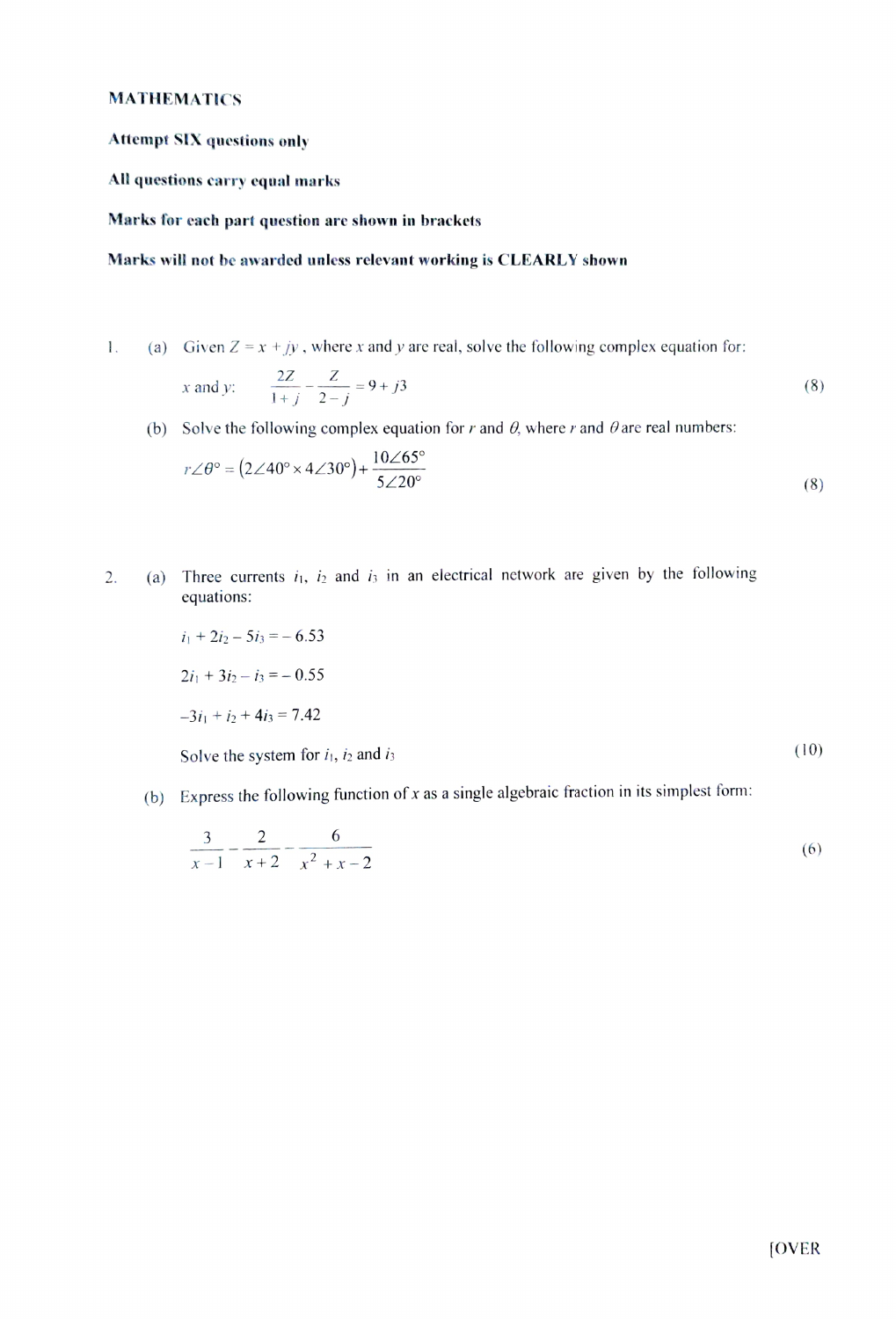| 3. | $\left( n\right)$ | The crippling load P for a solid steel rod varies directly as the fourth power of its<br>diameter, d, and indirectly as the square of its length, $L$ . |     |  |
|----|-------------------|---------------------------------------------------------------------------------------------------------------------------------------------------------|-----|--|
|    |                   | A steel rod, 3m long and 5cm in diameter, used as a strut, fixed at both ends, has a<br>crippling load of 265.4kN.                                      |     |  |
|    |                   | Determine the crippling load of a similar strut, 2.6m long and 4.5cm in diameter.                                                                       | (8) |  |
|    | (b)               | The bending moment in Newton metres at a point in a beam is given by:                                                                                   |     |  |
|    |                   | $M = \frac{5x(15-x)}{4}$                                                                                                                                |     |  |
|    |                   | where $x$ metres is the distance from the point of support.                                                                                             |     |  |
|    |                   | Evaluate $x$ , correct to two decimal places, when the bending moment is 60 $Nm$                                                                        | (8) |  |
|    |                   |                                                                                                                                                         |     |  |
| 4. | (a)               | The value $fV$ of a standby generator after <i>t</i> years is given by:                                                                                 |     |  |
|    |                   | $V = 95000e^{-0.226 t}$                                                                                                                                 |     |  |
|    |                   | The generator is to be replaced when its value falls to its scrap value of $£10000$ .                                                                   |     |  |
|    |                   | Determine EACH of the following for the generator:                                                                                                      |     |  |
|    |                   | its cost when new;<br>(i)                                                                                                                               | (2) |  |
|    |                   | (ii) its value after 5 years;                                                                                                                           | (2) |  |
|    |                   | (iii) its expected lifetime to the nearest year.                                                                                                        | (6) |  |
|    | (b)               | Solve the following equation for $x$ :                                                                                                                  |     |  |
|    |                   | $2^{x^2} = 8^{2x-3}$                                                                                                                                    | (6) |  |

(a) During a gas engine test, of a given mass of gas contained in a cylinder, the values of pressure P (kPa) and the volume V (m<sup>3</sup>) were recorded as shown in Table Q5. 5.

> Plot a straight line graph to verify that the relationship between P and V is the gas law  $PV^n = C$ , where n and C are constants.

| 00   | 80    | 60    | 10    |      |
|------|-------|-------|-------|------|
| .000 | 1.173 | 1.440 | 1.924 | 3157 |

### Table Q5

Suggested scales: horizontal axis  $2 \text{ cm} = 0.1$ vertical axis  $2 \text{ cm} = 0.1$ 

(b) Use the graph plotted in  $Q5(a)$  to estimate the value of n and C. (6)

(10)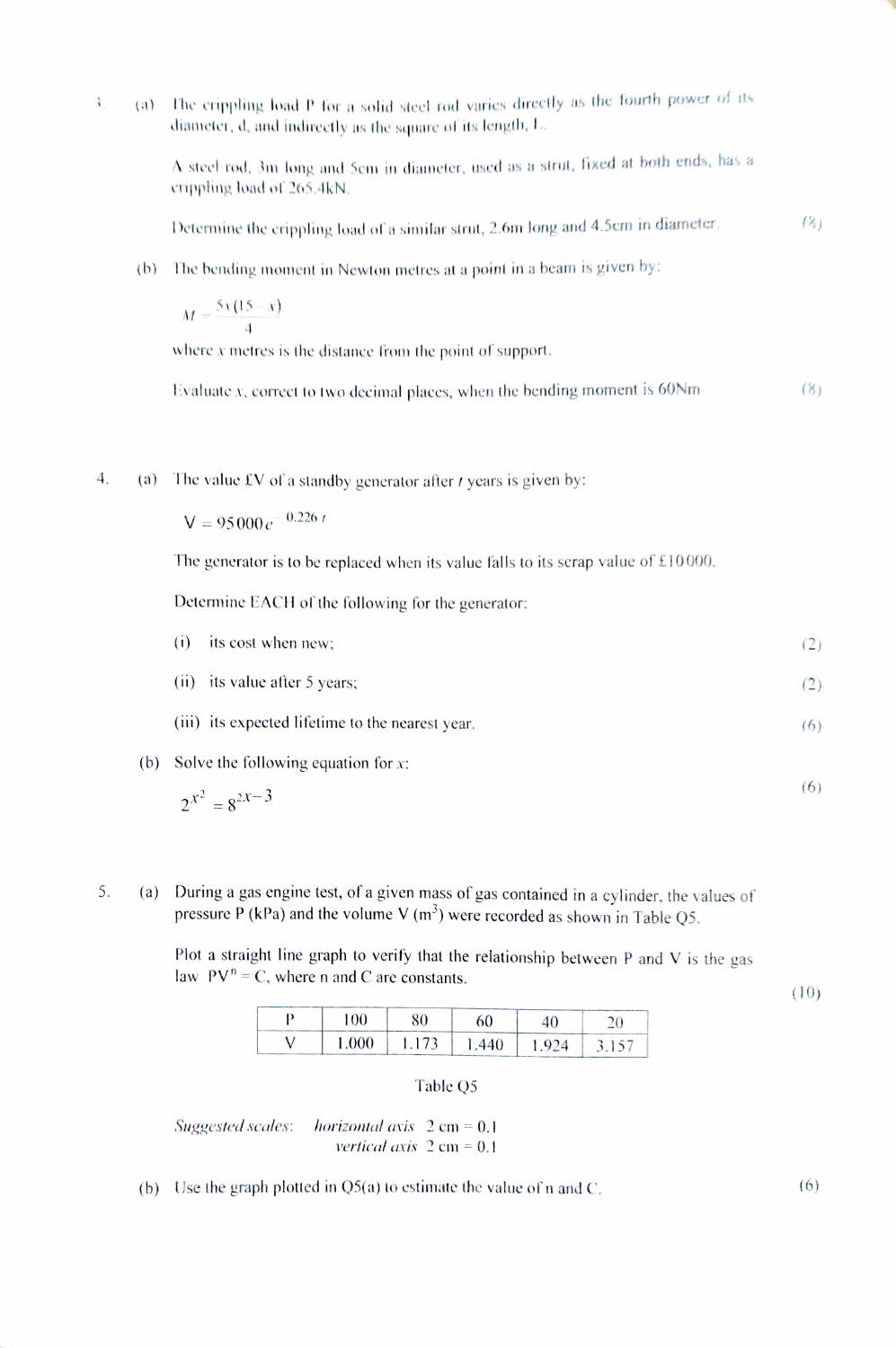6. Fig Q6 shows a double crank mechanism where AB is the frame.

The distance between the centres A and B is 16 cm.

The crank BC is 30 cm, the erank AD is 24 cm and the link CD is 25 cm.

In the position shown angle BAD is 135°.

Calculate the size of angle ABC for this position. (16)

Note: angle BCD is not a right angle.



Fig Q6

7. (a) Bar staff in a pub are paid £8 an hour.

If the bar is understaffed the lost profit is  $\mathfrak{L} \left\{ \frac{512}{x} \right\}$  per hour, where x is the number of staff on duty.

Determine the staffing level which will minimise the total staffing cost per hour.  $(8)$ 

(b) Given  $P = 20x - 50sin x$ , solve EACH of the following for x in the range  $0 \le x \le \pi$ :

$$
(i) \quad \frac{dP}{dx} = 0 \tag{5}
$$

(ii) 
$$
\frac{d^2 P}{dx^2} = 0.
$$
 (3)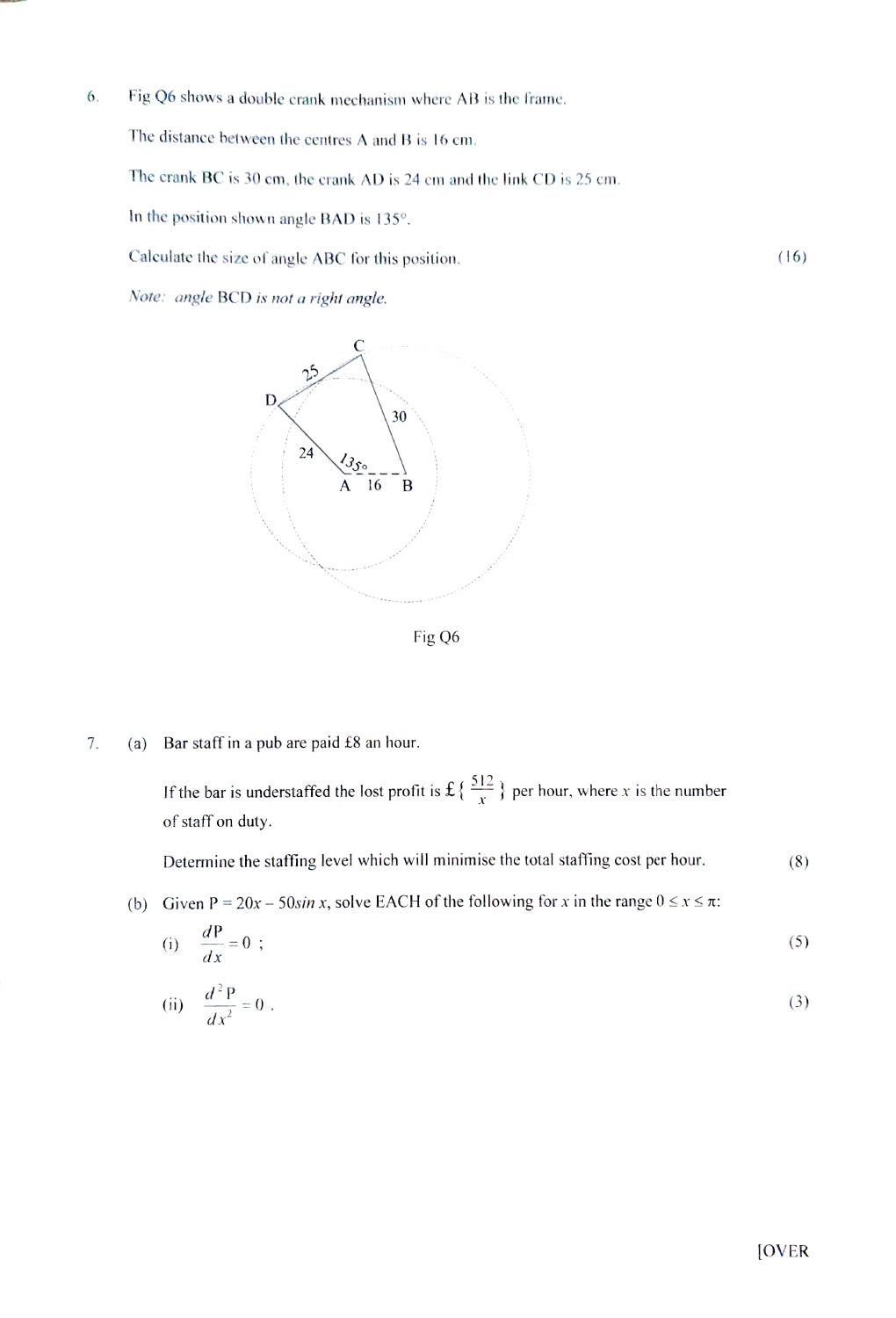8. The region in the first quadrant enclosed by the parabola  $\bar{y} = \frac{1}{4}x^2$ , the x-axis and the line  $x = 2$ , is represented by the shaded region in Fig Q8.

Determine EACH of the following for the shaded region:

- (a) its area;  $(4)$
- 6) the volume of solid of revolution formed by rotating it through one revolution about the x-axis;  $(6)$
- $\alpha$  the volume of solid of revolution formed by rotating it through one revolution about the y-axis.  $(6)$



Fig Q8